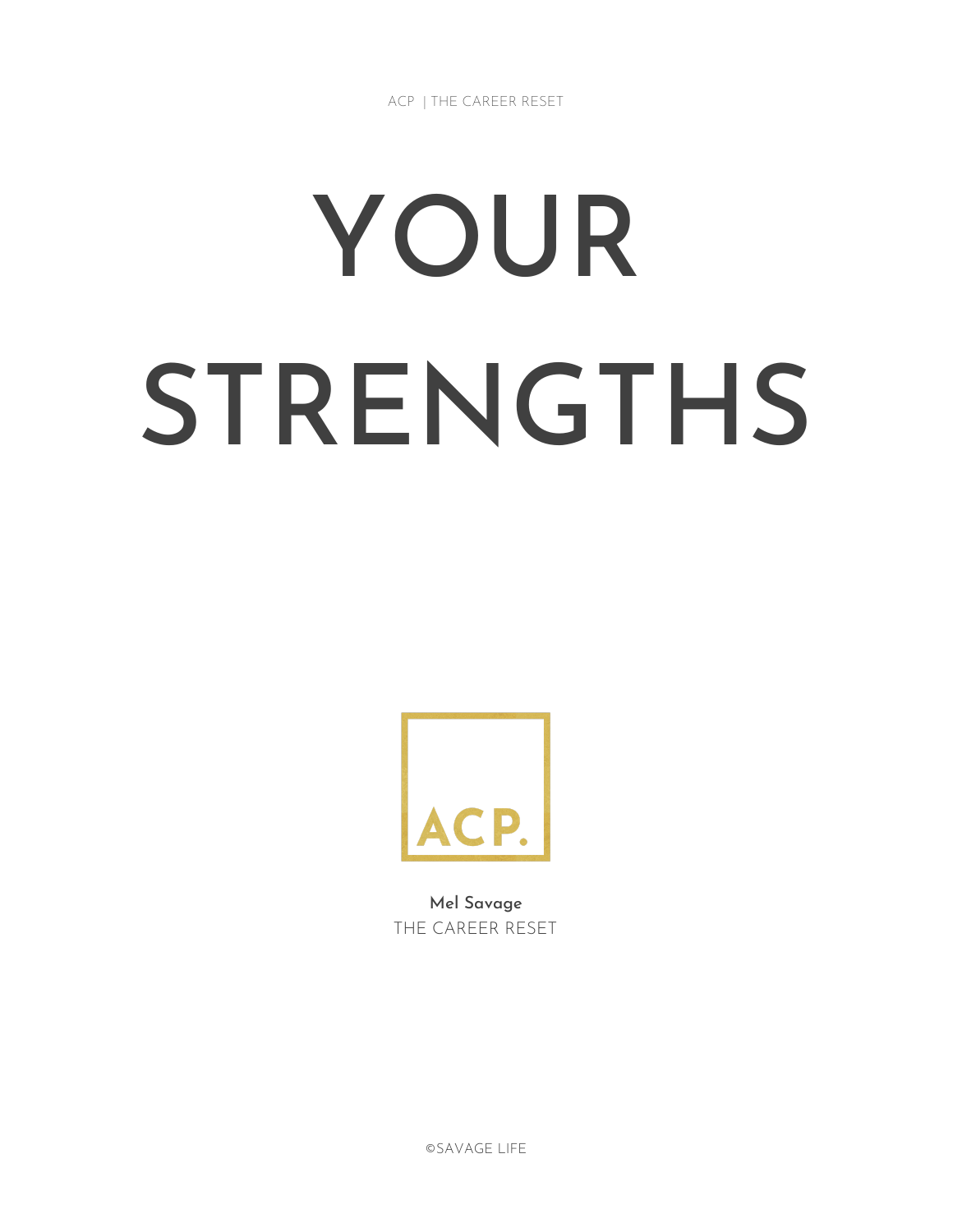## Define Your Strengths



When it comes to strengths and career, everyone's got an opinion. But the only opinion that matters is yours.

You can be good at whatever you want to be good at. Even if an assessment said you're not. Even if a parent said you're not. Even if a boss said you're not.

All those opinions are good insight for you, but they don't have to be true. You can decide what you want to be good at. And then you can start practicing beliefs that allow you to 'get good' at whatever you want,

*E.g.*

*I believe I'll be a good presenter if I practice*

*I practicing becoming an inspiring presenter*

*I'm open to believing that I can be a good presenter one day*

The definition of strengths that covered in the video were;

- Something you're naturally good at?
- Something that makes you feel strong?
- Something YOU think is a strength?

Use the questions in this workbook to help you explore what you believe are your current strengths and future strengths.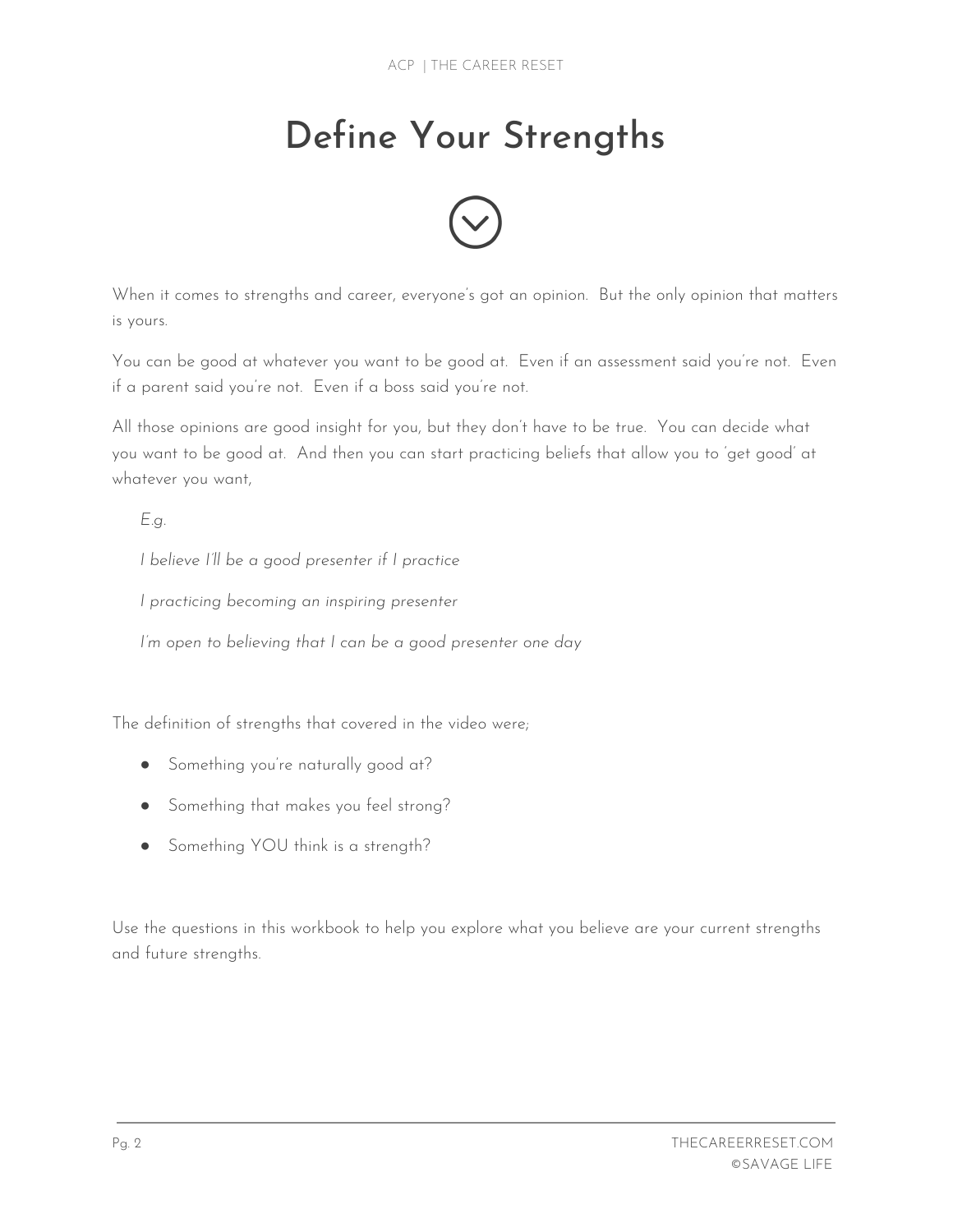#### WHAT DO YOU THINK YOUR STRENGTHS ARE?

Use all your past evidence (reviews, assessments, experience, what people say to you, etc.)

#### WHAT HAVE YOU LOVED DOING YOUR WHOLE LIFE?

Beside each thing, write down how you feel when you're doing it. Feelings are one word, e.g. CALM, EXCITED, INSPIRED, etc.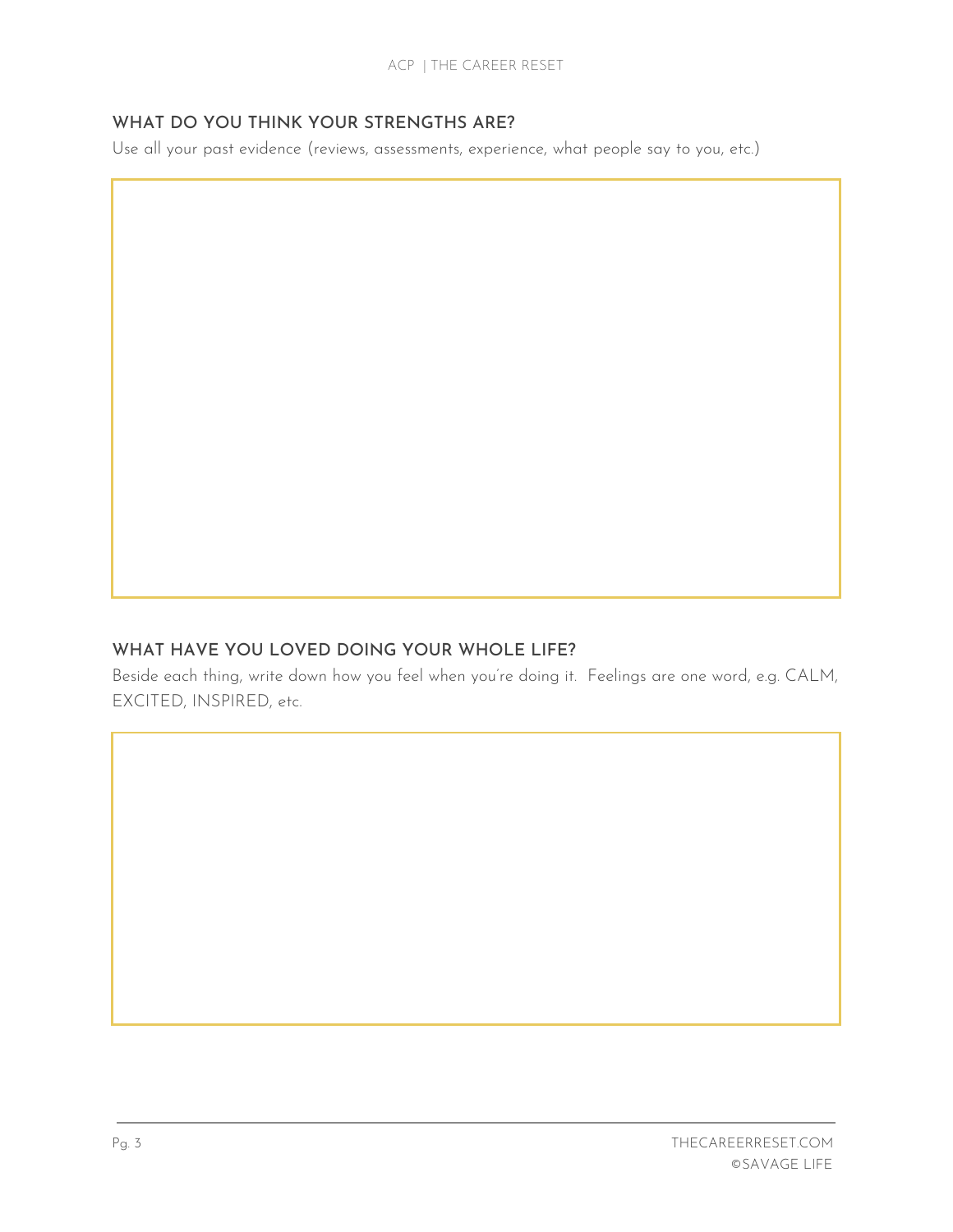#### WHAT ARE THE THINGS YOU WOULD LIKE TO BE SKILLED AT OR ENJOY DOING?

It can be anything. Think of things you've wanted to do but never tried. Areas you would like to improve in. Things you wish you liked doing, but right now you don't love it.

Then beside each thing, write down a thought you have about doing that thing.

*Eg:*

*Presenting in front of a group. Thoughts: I want to throw up. I'm not a good presenter. I'm boring. etc.*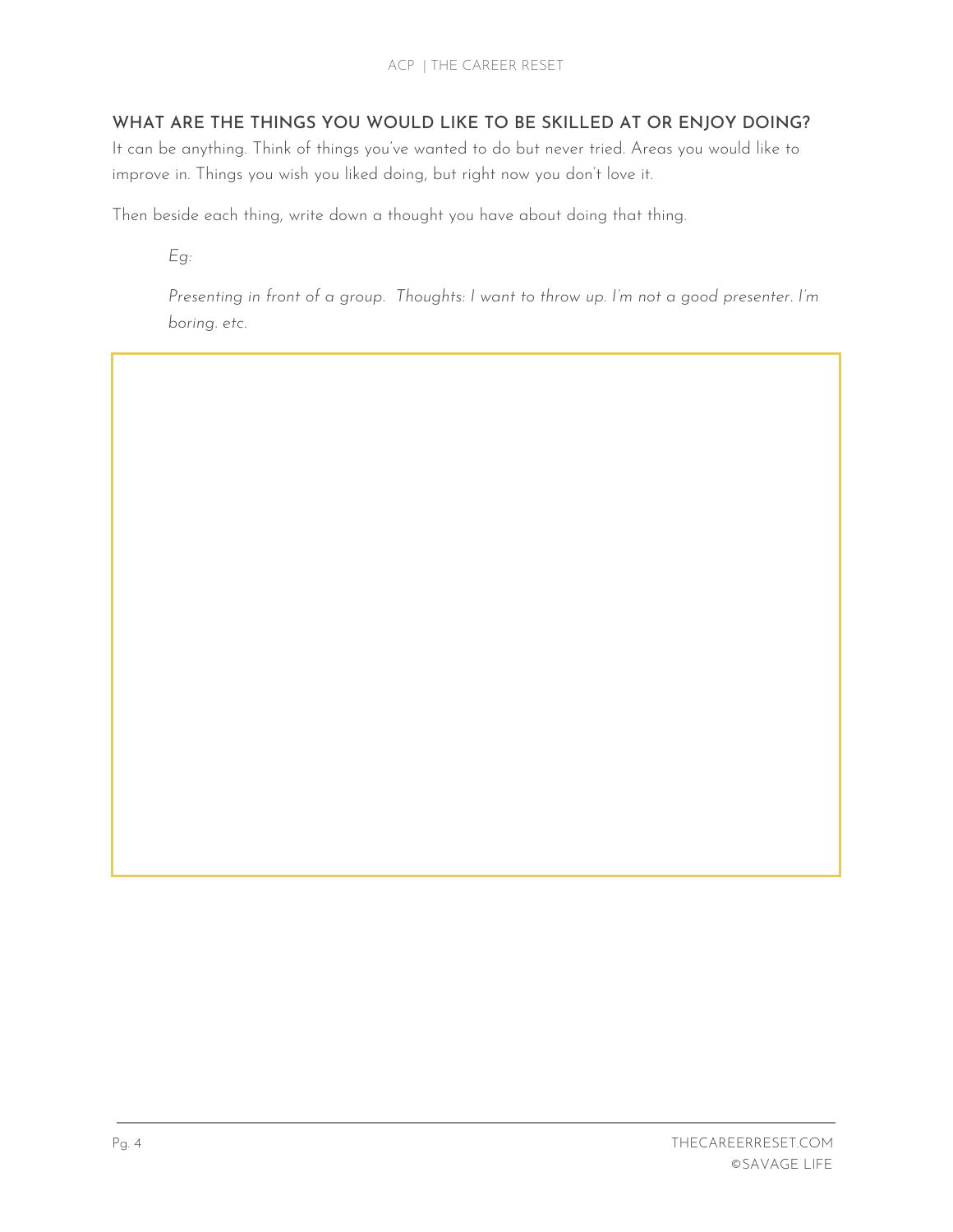#### THINK ABOUT A PERSON YOU ADMIRE. WHAT STRENGTHS DO THEY HAVE THAT YOU WOULD LIKE TO HAVE?

Remember that you don't have to do it exactly like them. Don't let your differences in style stop you from thinking you can also have that strength.

#### WHAT DO PEOPLE TELL YOU YOU'RE NOT GOOD AT, BUT SECRETLY, YOU THINK YOU ARE?

And then beside each thing, write down why you think why people don't notice your strength.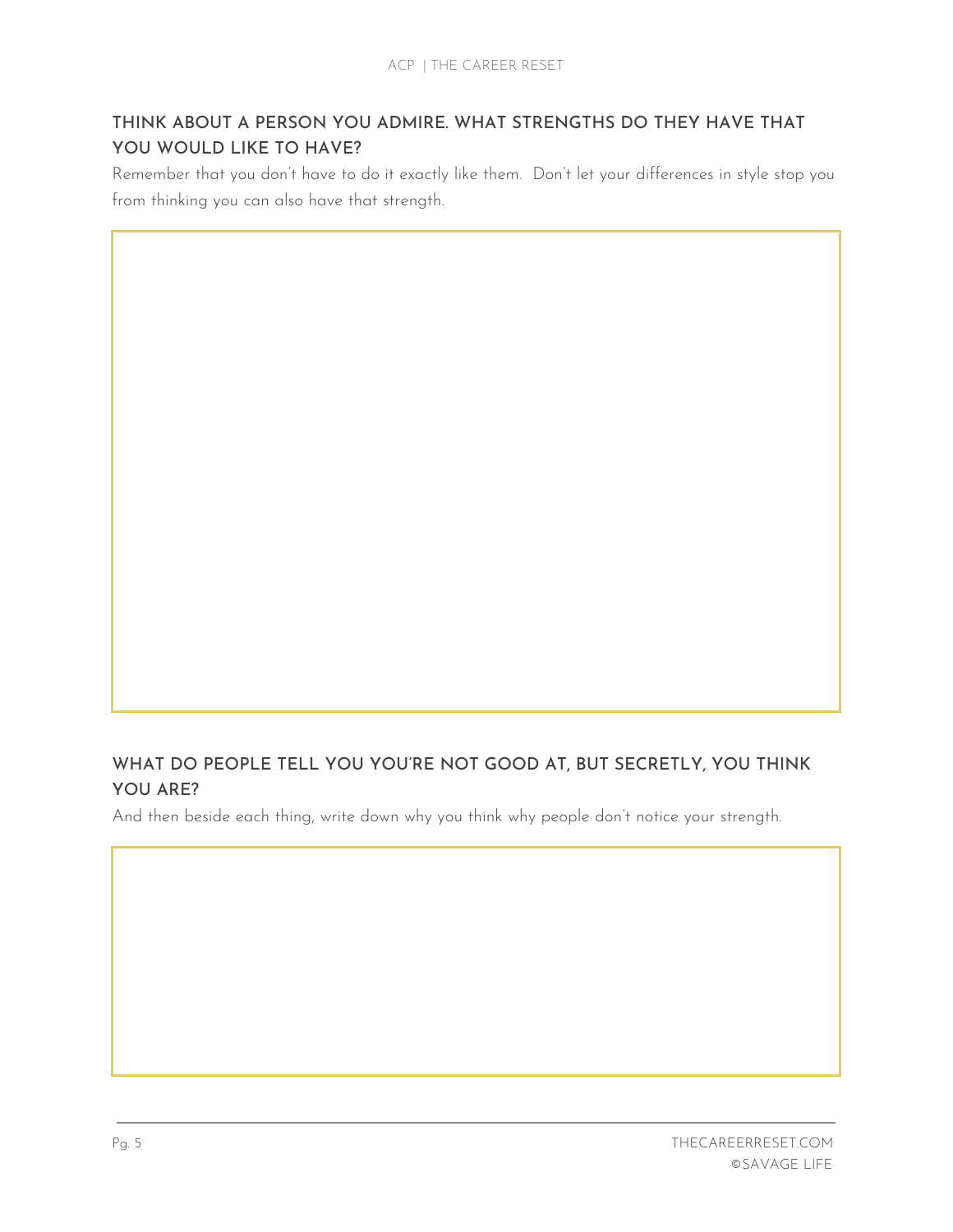#### WHEN YOU THINK ABOUT THE FUTURE VERSION OF YOU, WHAT ARE YOUR STRENGTHS?

Let go of what you currently think you can and can't be good at, or what you can't do today. Imagine everything is possible. Based on the future version of you that you're creating, what are the strengths of the future version of you?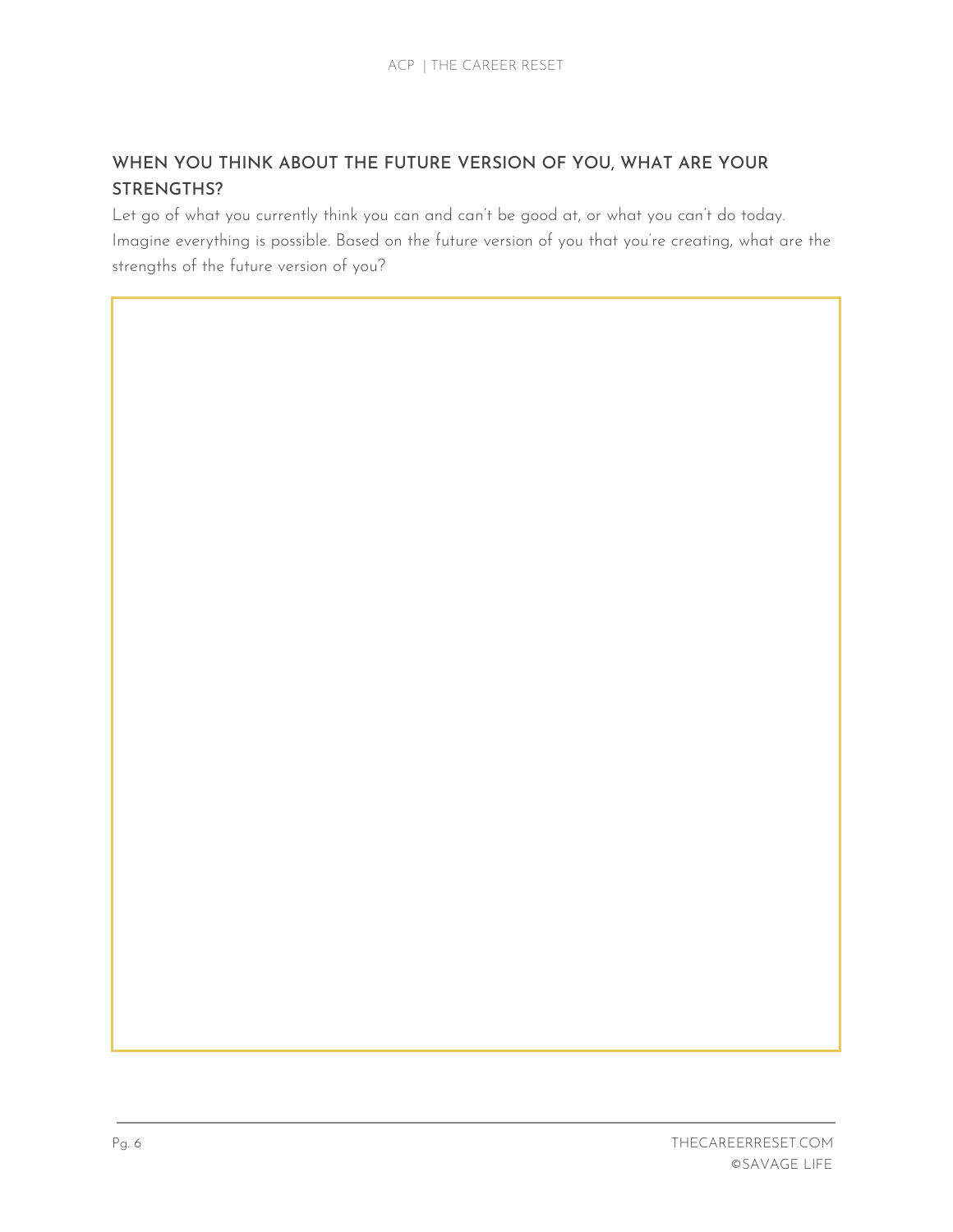### DAILY EXERCISE #5:

Based on all your answers/thoughts so far, categorize your current and potential strengths in the following buckets. Don't worry if a strength appears in more than one place.

| Strengths you currently<br>have that you want to<br>amplify | Skills you want to develop<br>into strengths | Strengths you want to<br>believe you have                                               |
|-------------------------------------------------------------|----------------------------------------------|-----------------------------------------------------------------------------------------|
|                                                             |                                              | In this area - list the strengths you<br>want but don't believe you could ever<br>have. |
|                                                             |                                              |                                                                                         |
|                                                             |                                              |                                                                                         |
|                                                             |                                              |                                                                                         |
|                                                             |                                              |                                                                                         |
|                                                             |                                              |                                                                                         |
|                                                             |                                              |                                                                                         |
|                                                             |                                              |                                                                                         |